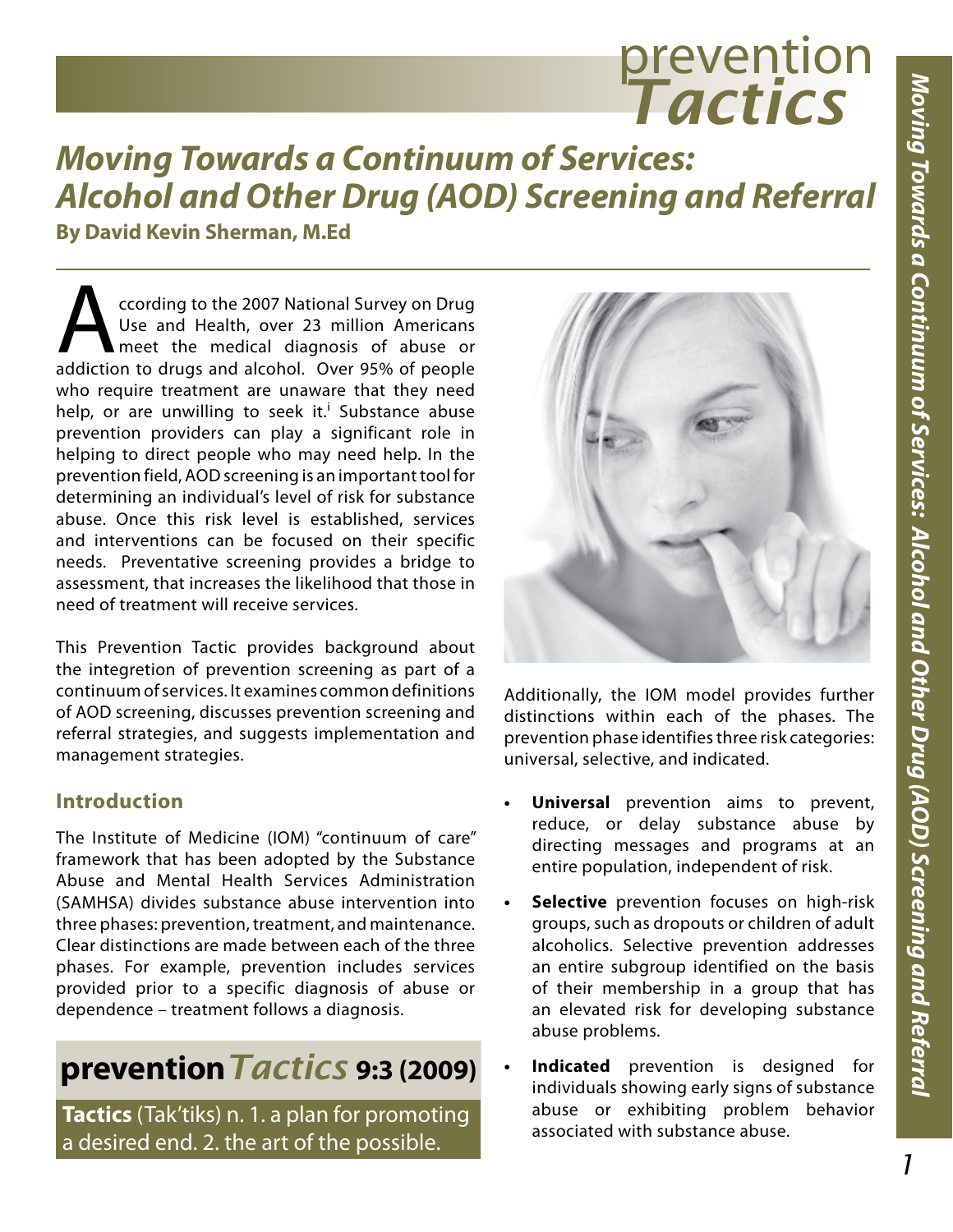While many prevention strategies involve a universal or selective audience, prevention screenings apply to individuals, and are most appropriately categorized as an *indicated* prevention strategy. The purpose of AOD screening is to identify individuals who are at risk for substance abuse, and for those who meet a certain threshold, one of two courses is followed: implement an indicated prevention strategy, or refer them for further assessment and possible treatment.

#### **Towards a Common Definition of Screening**

AOD screening provides an indication of whether or not an individual appears to be at risk for a given condition or behavior associated with substance use. Its scope is limited to revealing what prevention services are appropriate, or if referral for further assessment is warranted. AOD screening does not clinically determine substance abuse; nor does it assess the depth of AOD addiction. Prevention providers screen for potential issues; treatment providers conduct formal assessments for diagnosis.

Charles Curie, Administrator for SAMHSA, describes AOD screening in this way:

*"The purpose of screening is not diagnosis. A screening instrument does not enable a clinical diagnosis to be made, but rather indicates whether there is probability that key features of the target problem are present in an individual. Used intelligently and sensitively, with respect for privacy and confidentiality, screening can provide vital information and can enable people to lead longer, healthier, and ultimately more rewarding lives."ii*

At the state level, the issue of AOD screening has been studied and addressed by the California State Interagency Team (SIT) for Children and Youth. The SIT was established in 2003 to coordinate policy, services, and strategies for the state's children, youth, and families. A subset of the team, the SIT Alcohol and Other Drug (SIT AOD) Work Group defines screening as:

*"…a formal process to determine whether an individual warrants further attention to address their AOD use."iii*

By 2007, the SIT AOD Work Group surveyed various service delivery systems working with parents and children in six counties to learn more about screening policies and practices used in California. Their findings indicated a lack of uniform standards for AOD screening across state agencies, as well as differences in practices among agencies in the same county. There were variations in the definitions of *screening* and *assessment*, as well as inconsistent written policies for screening, referral, and the tracking of referrals. Where AOD screening did take place, a variety of instruments were employed leading to inconsistent implementation.

These findings led to a number of recommendations for inter-departmental systems. On August 24, 2007, the State Interagency Team Leadership endorsed the following recommendations for AOD prevention screening:

- prevention programs that work with individuals should put screening protocols into place
- communication and evaluation of AOD screening programs should be improved
- common definitions for AOD screening should be utilized
- the use of standardized, validated AOD screening tools should be promoted

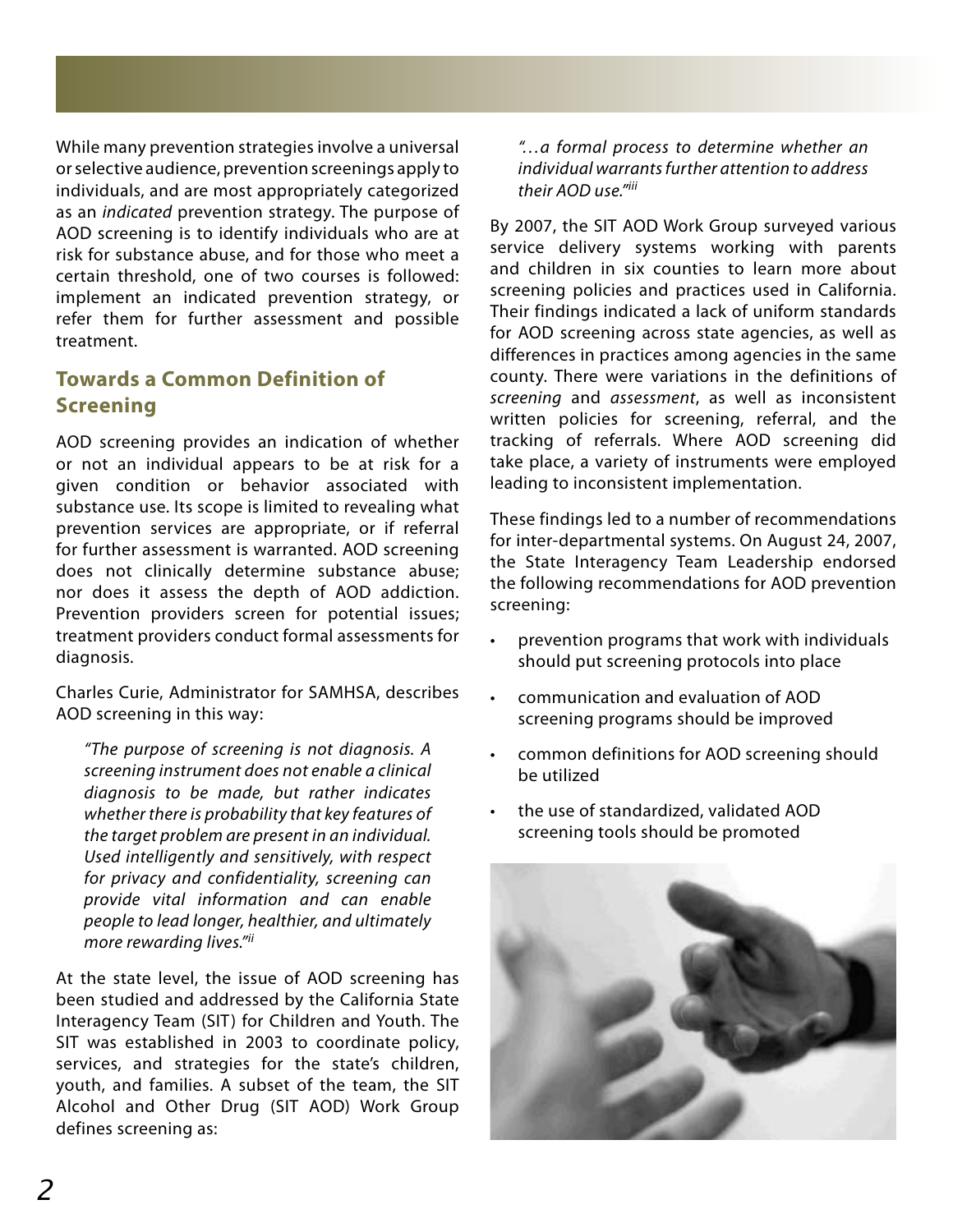#### **Lessons from the Field: Maine's Universal AOD Prevention Screening**

In April 2005, the State of Maine became one of the first states to implement widespread use of a screening system for families referred to its child welfare department.

Maine's experience adopting a common set of screening policies and procedures may guide other communities in planning their own AOD screening processes. The following are key lessons learned from the Maine experience:<sup>iv</sup>

#### *"A sustained commitment from the top administrators is required to develop a uniform system of screening..."*

The on-going commitment of elected officials and top administrators, combined with the participation of leading professionals in substance abuse and child welfare, simultaneously gave the committee creditability and access to decisionmakers.

#### *"Making a timely and informed decision when adopting a screening tool can save a significant amount of effort and time."*

Early in its process, the committee realized that there was no perfect tool and that "endless analysis can lead to needless work." The Department of Health and Human Services (DHHS) staff supported a uniform screening process, but insisted the tool be brief, reliable, and require minimal training. They selected the UNCOPE, a tool consisting of six questions found in existing instruments and assorted research reports.

#### *"Training staff members is crucial to the successful implementation of a screening system."*

On-going training and orientation of new staff should be built into the system with an emphasis not only on the technical aspects of the tool, but also on the dynamics of substance abuse particularly related to denial. This process instills a sense of "buy-in" to the system, which is essential for staff to feel invested in the tool and to understand the purpose.

#### *"The single most significant lesson learned from the demonstration project was the importance of administrative supervision."*

Where the supervisor was part of the Committee and very committed to the screening system, the AOD screening tool was consistently used by the staff.

#### **AOD Screening in Practice**

As described above, AOD screening does not result in a diagnosis, but rather determines a level of risk that then allows for referral to a prevention program or to treatment assessment. Information gathering for AOD screening should, at minimum, include standardized, validated screening instruments, and additional interviews and personal contact. While there is a fair amount of research on specific AOD screening instruments used by medical professionals in primary care and emergency department settings (Knight, 2003<sup>v</sup>; and Winters, 2002<sup>vi</sup>), there is a scarcity of literature on the effectiveness of AOD screening in environments such as schools or community organizations. Still, strategies for implementing effective screening can be inferred from the experiences of medical practitioners.

As an AOD screening technique the structured interview has a number of merits and is recommended to be used in conjunction with a standardized, validated tool. Not only does the interview's face-to-face format provide a quick way to gather information; it also offers a chance to observe the participant's nonverbal behavior. In addition, the interviewer can gauge the individual's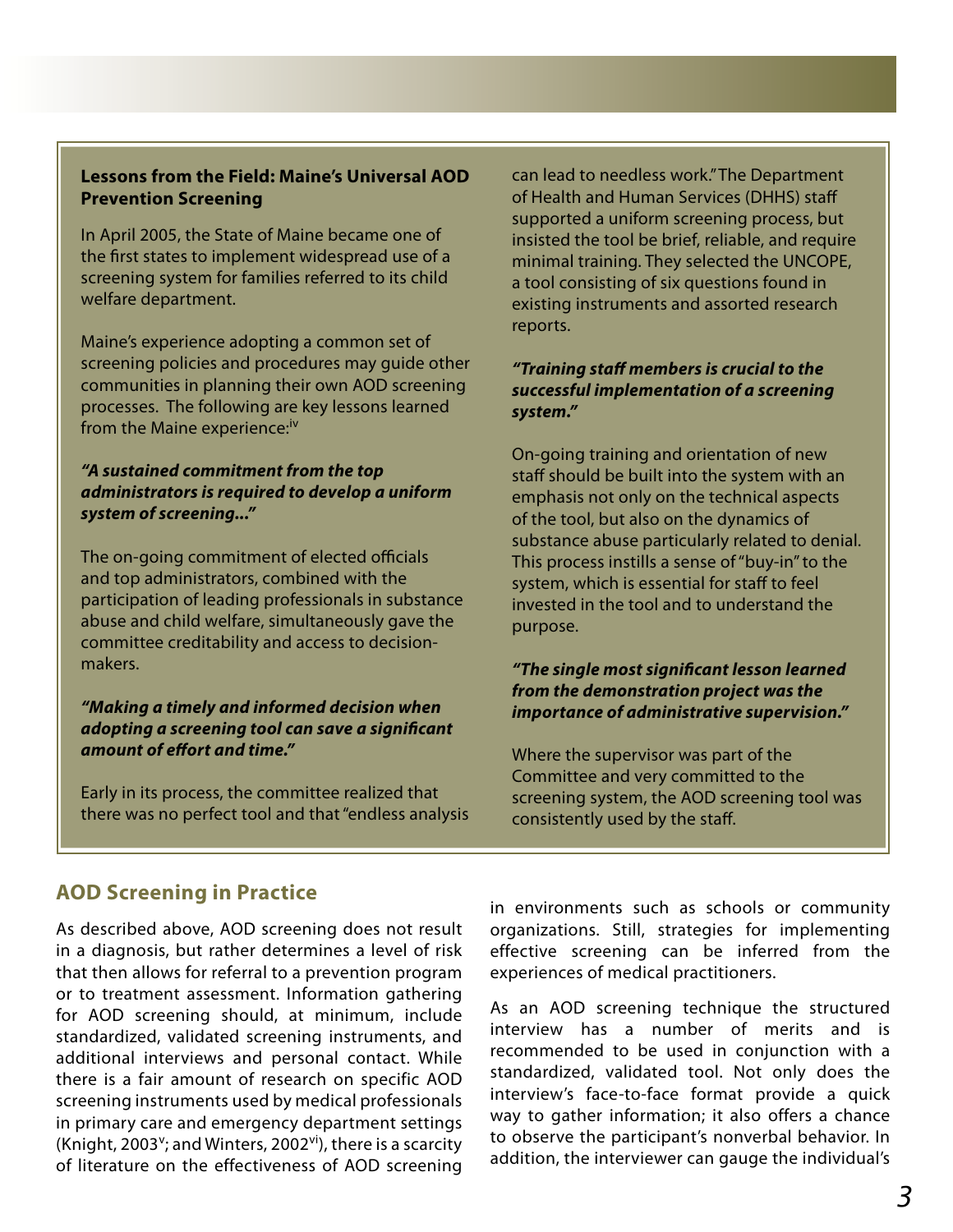verbal skills, which might be an important factor for referring the individual to follow-up treatment assessment. When interviews are used, a formal protocol must be followed. Unstructured interviews present administrative problems that could contribute to erroneous information and/or scoring. When using paper and pencil, or computer based screening instruments, participants should read the instructions aloud to ensure they understand what is expected and to determine if their reading ability is appropriate for the instrument.

In general, the entire screening process should take no longer than 30 minutes, and preferably less. The basis of screening depends on the use of a single AOD screening instrument. The Substance Abuse and Mental Health Services Administration (SAMHSA) recommends that screening instruments be:

- administered in about 10-15 minutes
- broadly applicable across diverse populations
- simple enough that it can be administered by a wide range of professionals<sup>vii</sup>

Appropriate AOD screening has to consider the individual's characteristics, such as age, gender, ethnicity, culture, gender orientation, socioeconomic status, and education. Before selecting standardized interviews and validated screening instruments, consideration must be given to their reliability and effectiveness for the identified population. It is important for program staff to be trained in the use of structured screening instruments. Many instruments come with training manuals, and some offer alternative questions to pose for unique audiences such as younger children or diverse cultural groups. In general, screening procedures must incorporate provisions to sensitively address individual differences that might affect the reliability of responses.

Regardless of the instrument selected, protocols for conducting AOD screening should be established by the agency or institution. The questions to be asked and methods followed must be specified. If screening tools are used, the protocol must detail the scoring criteria, sometimes called a cut-off score, for a specific risk factor. The service provider's



procedures should also include a system for recording and communicating the information gleaned: client details, screening results, and how the case was handled. Programs that maintain personal records need to understand and follow appropriate protocols to assure the protection of private records and information. Most importantly, when the client scores in the positive range, the protocol must detail exactly what happens next. Do the screening results indicate a risk for AOD abuse? Do they suggest a need for further treatment assessment? Or, should there be a follow-up in six months or a year? What kind of referral is indicated?

#### **Brief Intervention: A Closer Look**

As prevention providers conduct screenings, the results may indicate low to moderate risk for substance abuse/addiction, which may not meet the threshold for an immediate treatment referral. In this case, indicated prevention services can be appropriate. Brief intervention is a practice that educates participants of their own risk and helps them to determine if their substance use is something they should reduce or modify.

The Substance Abuse and Mental Health Services Administration (SAMHSA) outlines multiple uses for brief intervention that spans the IOM Continuum of Care Model. For the substance abuse prevention field, brief intervention is a proveneffective, indicated strategy. In this context,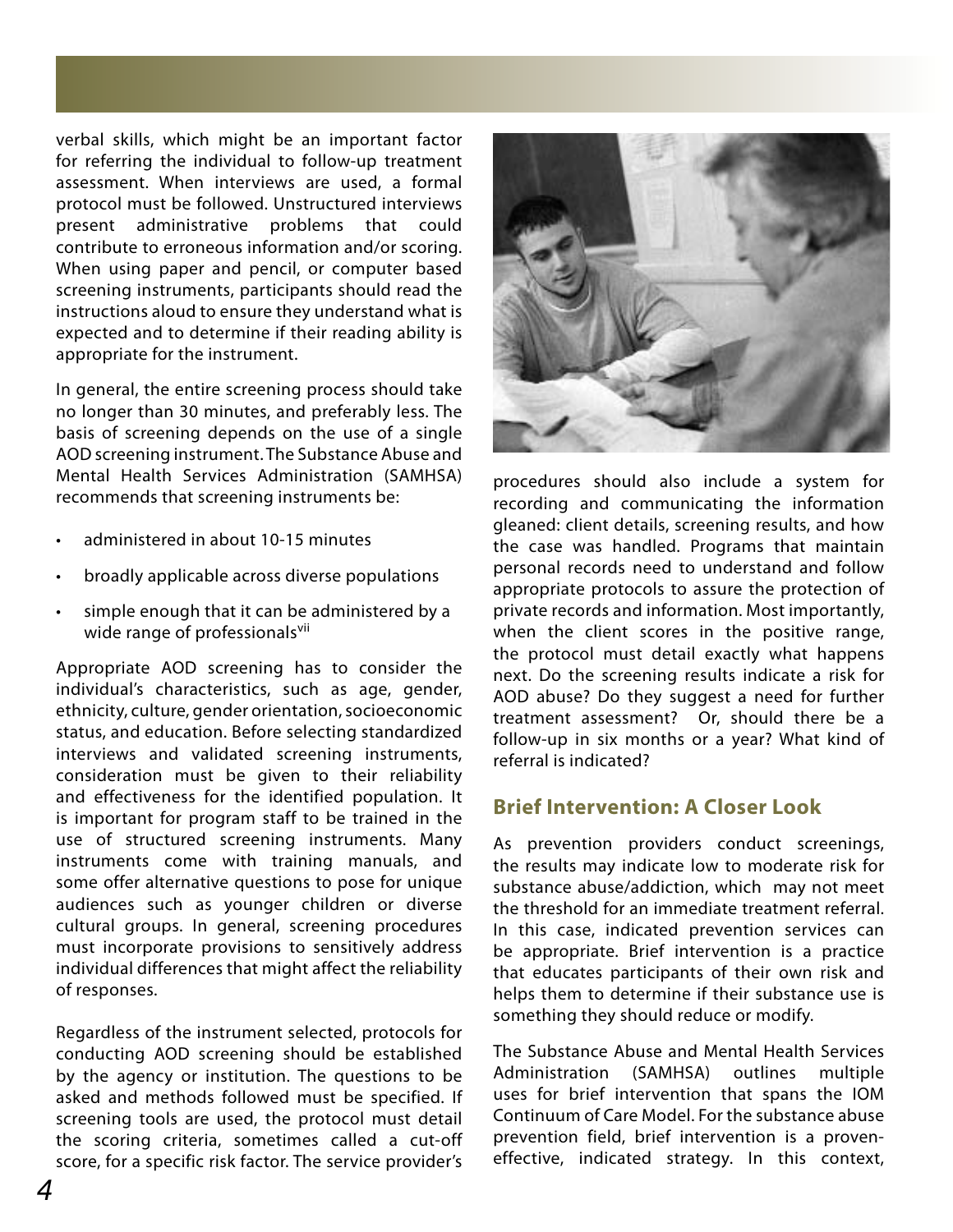the practice of brief intervention involves a short series of educational sessions to help motivate the participant towards very specific behavior changes and outcomes involving their substance use. In a case

where the participant is not appropriate for a referral or does not see that AOD use is an issue for them, brief intervention may be a tool for recognizing use and the associated problems that arise as a result.

#### **Brief Intervention at Work in Clinics and Hospitals**

A very specific model with brief intervention at its core is the California Screening, Brief Intervention, Referral and Treatment (CASBIRT). CASBIRT is part of a national effort by SAMHSA to conduct alcohol, tobacco and other drug (ATOD) screenings in emergency and trauma departments, and health care clinics.

CASBIRT uses highly trained, bilingual health educators to conduct health and AOD screens of patients during emergency and primary health care visits. Health educators use a "scripted screening infused with motivational enhancement techniques." Patients receive intervention depending on the risk level. If the screening score indicates a low risk level, they are reinforced for their behavior. Patients are considered a "focus of concern" if their score indicates they are at risk. These patients are directed towards a brief intervention that focuses on increasing insight and awareness regarding substance use and motivation toward behavioral change. The brief intervention may focus on the following content: education, information about the doctor's role, feedback on risk level, discussion of short and long term risks, consideration of possible changes, and creation of a plan (with assistance from the health educator). Patients who score "high" receive brief treatment-level; those with "severe" risk level are referred to an outside agency for services.<sup>viii</sup>

For more information about the CASBIRT program, visit the Center for Alcohol and Drug Studies website at http://centerforaod.sdsu.edu/casbirt.html

#### **Managing the Referral Process**

When screening identifies an individual with a potential substance abuse problem, the prevention service provider has the responsibility to link that person to resources for treatment assessment. Familiarity with local community resources is needed on the part of the service provider.

Prior to implementing AOD screening, relationships with various local agencies should be established to guarantee that individuals whose scores indicate risk for substance abuse/addiction will be properly transitioned to the recommended referral or service agency. The referring provider should take a proactive role in learning about the availability of appointments for treatment assessment, costs, transportation needs, and the names of contact people at the agencies to which referrals are made. This kind of knowledge requires close cooperation among agencies.

Because many individuals identified as having possible substance abuse problems receive services from more than one service provider, it is important that one agency assume primary responsibility for the individual. Through personal contacts, agency staff help individuals navigate the maze of programs and systems, and remove barriers to access. Prevention providers should develop procedures to guide referrals for substance abuse assessment, mental health assessment, and other relevant community services. Fostering good communication and cooperation between local agencies is the foundation for effective referral strategies.

When making referrals, the prevention provider must bear in mind that a short AOD screening often does not take into account the participant's entire life experience. Determining risk for substance abuse problems should be seen within the larger context of the individual's other current and past problems.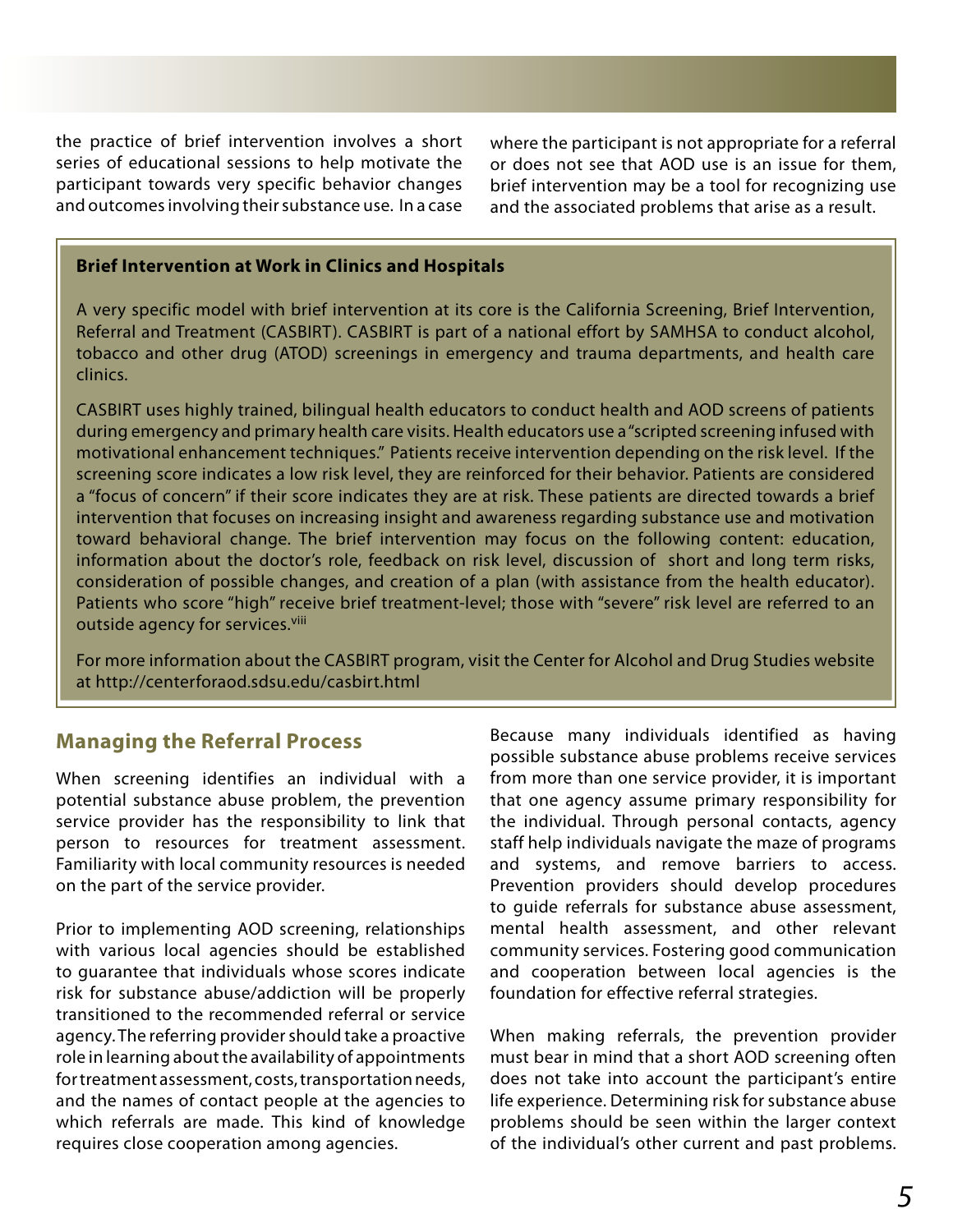Additionally, though substance abuse is commonly a root cause of a multitude of other problems, immediate problems such as failing academic performance, lack of employment, homelessness, and hunger may be viewed by individuals as more pressing than their possible substance abuse. It is helpful for substance abuse prevention providers to know about other support services available in their community and to consider these additional challenges and stressors for individuals they work with.

The AOD screening process alone may benefit participants who have not previously considered their own substance use in light of behavioral norms and expectations. AOD screening is most effective when the process leads to appropriate follow-up services.

#### **Conclusion**

The experience of prevention providers demonstrates that carefully planned and implemented AOD screening can effectively bridge prevention and treatment services. Prevention providers can further explore how they incorporate AOD screening as part of their prevention services, bearing in mind the recommendations presented in this Prevention Tactic.



- AOD screening aims to identify individuals at risk for substance abuse or dependence. Screening can identify if individuals are more appropriate for prevention services or referral and, is a critical part of the broader continuum of care model.
- Before selecting a specific tool, consideration must be given to its reliability and effectiveness for the target population. Screening procedures must be sensitive to individual differences that could affect the reliability of the tool.
- The State Interagency Team Leadership recommends AOD screening throughout their service delivery systems.
- Strategies for effective AOD screening can also be inferred from the experiences of the medical field. Brief, structured interviews that follow a formal protocol are proven and valuable techniques.
- Following AOD screening, brief intervention can be a successful strategy for addressing the needs of individuals whose score indicates a moderate risk for substance abuse.
- When AOD screening results indicate a high risk for substance abuse, the prevention provider should have protocols in place for referral to treatment assessment.
- When an individual is also receiving services through other social service organizations, clear communication between organizations can ensure a strong safety net of care. When multiple social services are involved, it is helpful if one agency assumes responsibility for coordinating services, paying special attention to confidentiality rules that may apply. Fostering clear communication between local agencies is the foundation of effective referral.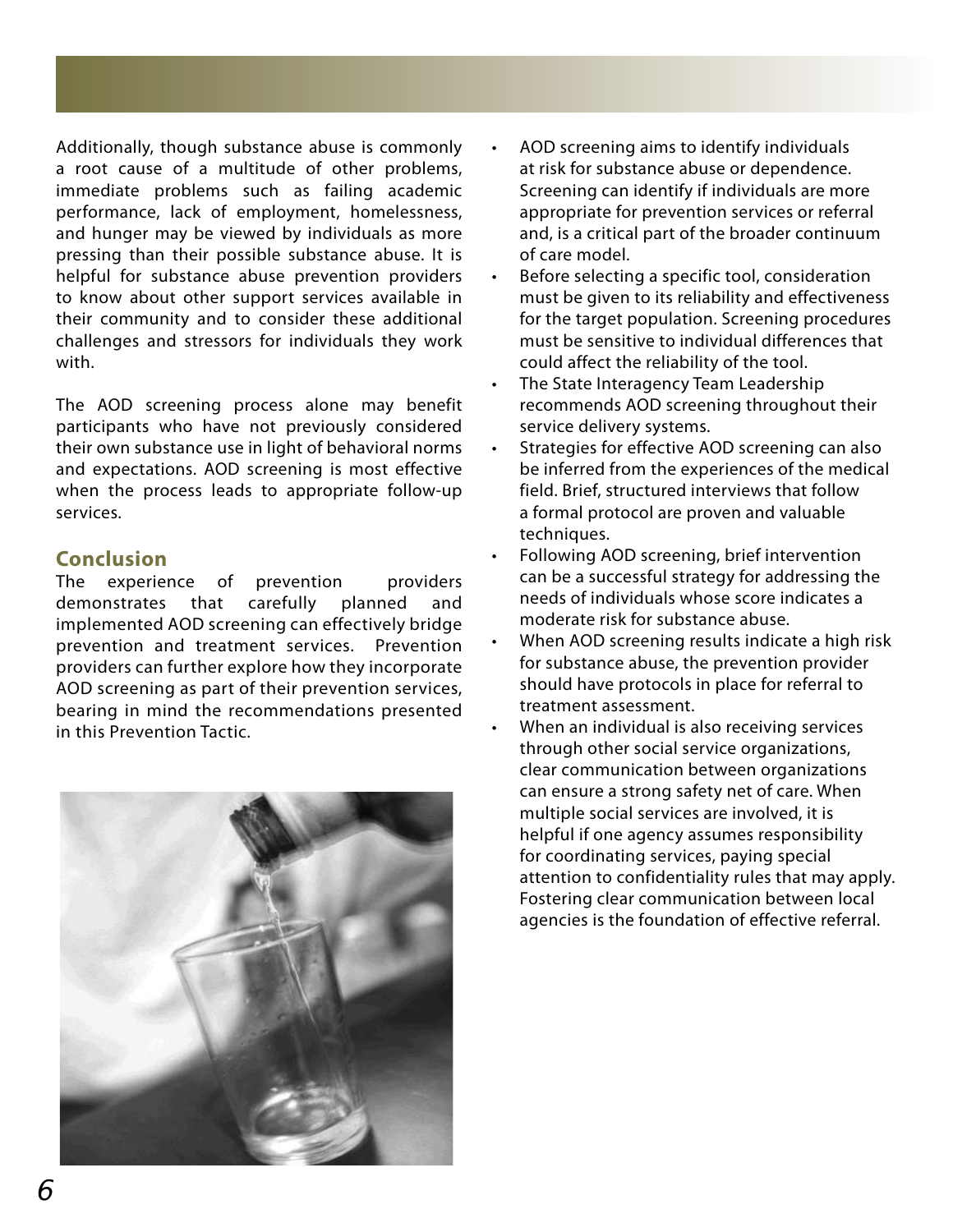<sup>i</sup> *National Survey on Drug Use and Health*. (2007). Office of Applied Studies. Substance Abuse and Mental Health Services Administration (SAMHSA). www.samhsa.gov; accessed 10/10/08.

ii Curie, Charles. (Jan/Feb 2006). *From the Administrator: The Value of Brief Intervention and Screening*. SAMHSA News. 14(1). www.samhsa.gov/SAMHSA\_News/VolumeXI V\_1/article1.htm; accessed 10/16/08.

iii *SIT AOD Work Group Screening and Assessment Definitions*. www.adp.ca.gov/youth/SIT\_Screen\_Def.sht ml; accessed 9/4/08.

iv *Universal Substance Abuse Screening for Families in the Child Welfare System: Policy and Practice for Family Assessments and Alternative Response*. (July 2007). State of Maine Child Welfare/Substance Abuse Committee.

v Knight, J.R., Sherritt, L., Harris, S.K., Gates, E.A., & Chang, G. (2003). *Validity of Brief Alcohol Screening Tests Among Adolescents: A Comparison of the AUDIT, CAGE, POSIT and CRAFFT*. Alcoholism: Clinical and Experimental Research. 27(1): 67–73.

vi Winters, K.C., Latimer, W.W., & Stinchfield, R. (2002). *Clinical Issues in the Assessment of Adolescent Alcohol and Other Drug Use*. Behavior Research and Therapy. 40: 1443- 1456.

vii McLellan, T., Dembo, R., and Winters, K.C., eds. (1999). *Screening and Assessment of Substance-Abusing Adolescents. Treatment Improvement Protocol (TIP) Series—Revised*.

Center for Substance Abuse Treatment. U.S. Department of Health and Human Services. Rockville, MD. www.ncbi.nlm.nih.gov/

viii Clapp, Betsy, et al. *California Screening, Brief Intervention, Referral and Treatment Services*. San Diego State University, School of Social Work, Center for Alcohol and Drug Studies and Services. www.mayatech.com/cti/sbirtgwm08/docs/C alifornia.pdf; accessed 2/2/09.